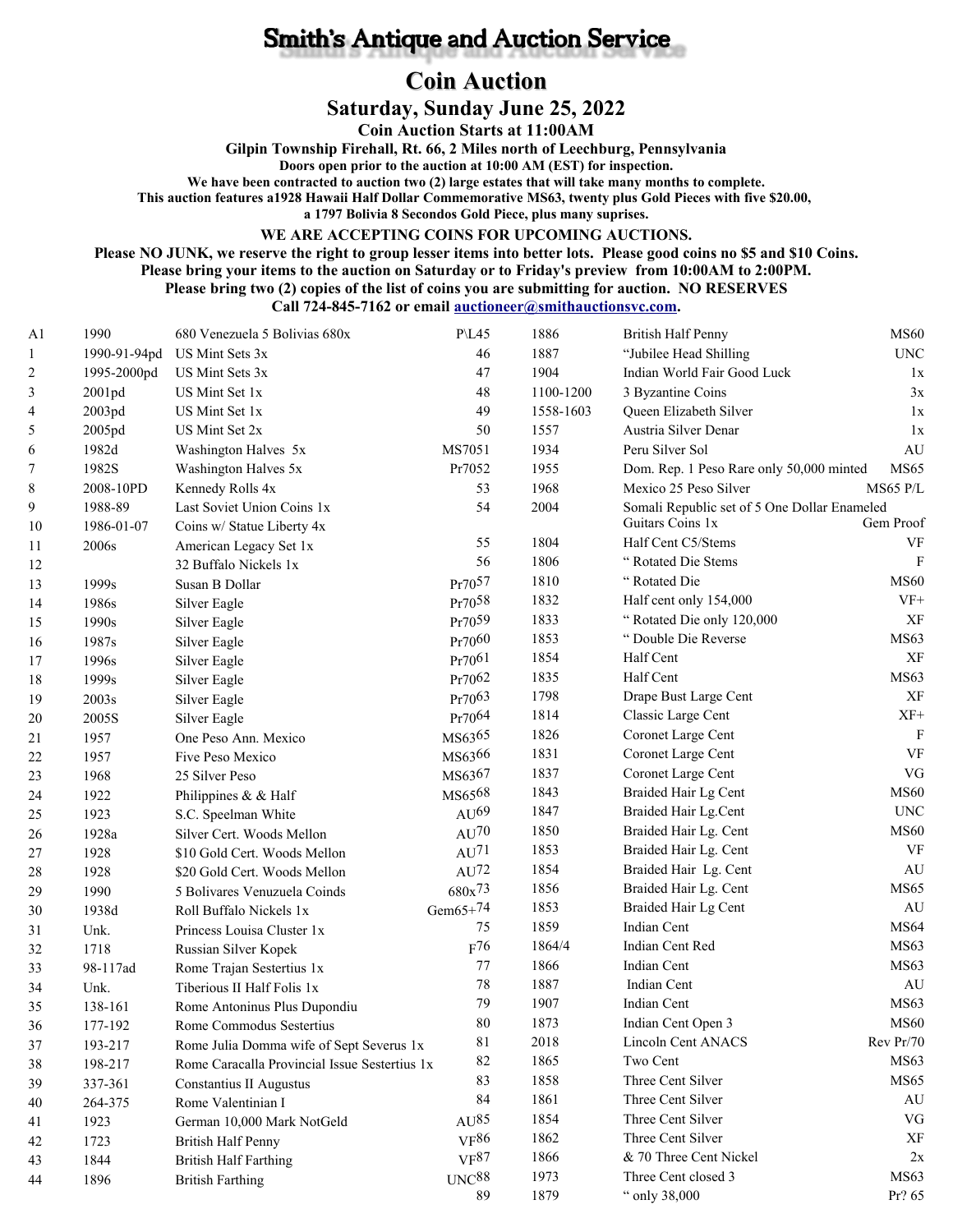| 90  | 1913s             | Buffalo Ty 1              | MS63151       | 1936       | Bridgeport only 25,010               | Gem <sub>65</sub>            |
|-----|-------------------|---------------------------|---------------|------------|--------------------------------------|------------------------------|
| 91  | 1917d             | Buffalo                   | AU152         | 1936s      | Cincinnati only 5005                 | MS65                         |
| 92  | 1921s             | Buffalo                   | VF/XF153      | 1936       | Rhode Island PCGS                    | MS65/65                      |
| 93  | 1920s             | Buffalo                   | XF154         | 1936       | Cleveland INS                        | MS65                         |
| 94  | 19926s            | Buffalo                   | $F+155$       | 1797tsp pp | Bolivia 8 Secudos Gold               | XF                           |
| 95  | 1935              | buffalo                   | Gem66156      | 1851       | US \$1 Gold Tyl                      | XF                           |
| 96  | 1835              | Capped Bust Half Dime     | MS64157       | 1901s      | US \$5 Gold Liberty                  | MS65                         |
| 97  | 1916              | <b>Barber Dime</b>        | MS65158       | 1909       | US \$2 1/2 Gold Indian               | VF                           |
| 98  | 1921              | Mercury Dime Key          | VG159         | 1912       | US \$2 1/2 Gold Indian               | MS63                         |
| 99  | 1942              | Mercury Dime              | Gem65 FSB160  | 1911       | US \$2 1/2 Gold Indian               | <b>MS60</b>                  |
| 100 | 1944 <sub>s</sub> | Mercury Dime              | MS66 FSB161   | 1925d      | US \$2 1/2 God Indian                | MS65                         |
| 101 | 1921              | Mercury Dime              | $VF+162$      | 1912       | US \$2 1/2 Gold Indian               | <b>MS64</b>                  |
| 102 | 1895 <sub>o</sub> | <b>Barber Quarter</b>     | AU163         | 1910       | US \$2 1/2 Gold Indian               | <b>MS60</b>                  |
| 103 | 1900 <sub>o</sub> | <b>Barber Quarter</b>     | XF/AU164      | 1800s      | US \$5 Gold Liberty                  | XF                           |
| 104 | 1916              | <b>Barber Quarter</b>     | VG165         | 1912       | US \$5 Gold Indian                   | MS63                         |
| 105 | 1917              | S L Quarter Tyl           | XF166         | 1915       | US \$5 Gold Indian                   | MS63                         |
| 106 | 1918d             | S L Quarter               | XF167         | 1882       | US \$10 Gold Liberty                 | MS63                         |
| 107 | 1918s             |                           | XF168         | 1911       | US \$10 Gold Indian                  | AU                           |
|     |                   | S L Quarter               | XF169         | 1912       |                                      | <b>MS64</b>                  |
| 108 | 1919 <sub>s</sub> | S L Quarter               |               |            | US \$10 Gold Liberty                 |                              |
| 109 | 1920d             | S L Quarter               | AU/UNC170     | 1988       | US \$10 Gold Eagle                   | <b>MS68</b>                  |
| 110 | 1924s             | S L Quarter               | VF171         | 1858s      | US \$20 Gold Liberty                 | MS <sub>63</sub>             |
| 111 | 1923              | S L Quarter               | MS64172       | 1900       | US \$20 Gold Liberty                 | <b>MS60</b>                  |
| 112 | 1928s             | S L Quarter               | XF\173        | 1904s      | US \$20 Gold Liberty                 | MS65                         |
| 113 | 1930              | S L Quarter               | VF174         | 1914s      | US \$20 Gold St Gaudens              | $MS63+$                      |
| 114 | 1942p to 45s      | War Nickels w/8 FS        | MS65+175      | 1924       | US \$20 Gold St Gaudens              | MS65                         |
| 115 | 1942P-43P         | War Nickels               | MSS65 1x176   | 2007w      | US \$5 Jamestown Gold                | <b>PR70</b>                  |
| 116 | 1939 to 45        | Mercury Dimes 8           | MS65177       | 1987       | Silver Eagle Fully Toned             | <b>MS70</b>                  |
| 117 | 1932              | <b>Washington Quarter</b> | MS65178       | 1994       | Silver Eagle                         | <b>MS70</b>                  |
| 118 | 1932d             | "Key                      | VG179         | 1998       | Silver Eagle Key                     | <b>MS70</b>                  |
| 119 | 1932s             | "Key                      | <b>VF180</b>  | 2002       | Silver Eagle                         | <b>MS70</b>                  |
| 120 | 1941d             | ĠĠ,                       | MS65181       | 1900       | Lafayette Dollar                     | <b>MS64 P/L</b>              |
| 121 | 1943              | $\zeta$ $\zeta$           | ms65182       | 2018s      | \$1 Jim Thorpe Rev                   | <b>PR70</b>                  |
| 122 | 1818              | <b>Bust Half</b>          | $VF+183$      | 1878s      | Morgan Dollar                        | MS64DMPL                     |
| 123 | 1825              | <b>Bust Half</b>          | XF184         | 1878       | "8TF PCI only 749,500                | <b>MS62</b>                  |
| 124 | 1829              | Bust Half Sm. Ltrs.       | XF185         | 1878s      | " PCI 2 <sup>nd</sup> Rev Lgt Toning | MS63                         |
| 125 | 1832              | <b>Bust Half</b>          | XF186         | 1879s      | Morgan 3rd Rev.                      | MS65 DMPL                    |
| 126 | 1836              | <b>Bust Half</b>          | F187          | 1881o      | Morgan                               | MS64                         |
| 127 | 18580             | Seated Half               | G188          | 1881s      | "Die Chip in 8                       | <b>MS65 P/L</b>              |
| 128 | 1859              | Seated Half               | MS60189       | 1881s      | Morgan PCI                           | <b>MS64</b>                  |
| 129 | 1874              | Seated Half Arrows        | MS60190       | 18830      | Morgan PCI                           | MS63                         |
| 130 | 1877              | Seated Half               | AG191         | 1883s      | Morgan PCI                           | AU58                         |
| 131 | 18990             | Seated Half               | VF192         | 18840      | Morgan o/o                           | MS65                         |
| 132 | 1876              | Seated Half               | AU193         | 1884cc     | Morgan Toned                         | <b>MS65</b>                  |
| 133 | 1835              | <b>Bust Half</b>          | $VF+194$      | 1884s      | Morgan Toned                         | AU                           |
| 134 | 1914              | Barber Half               | MS60195       | 1886s      | Morgan Semi Key                      | <b>MS65</b>                  |
| 135 | 1920              | W L Half                  | Gem65196      | 1887s      | Morgan                               | MS64P/L                      |
| 136 | 1936s             | W L Half                  | $AU^{+++}197$ | 1878s      | Morgan ANACS                         | MS65                         |
| 137 | 1943d             | W L Half                  | MS65198       | 1889s      | Morgan Key                           | MS63                         |
| 138 | 2018s             | Kennedy ANACS Rev         | PR70 DCAM199  | 1891cc     | " Spitting Eagle                     | $\mathrm{AU} / \mathrm{UNC}$ |
| 139 | 1892              | Columbia Half             | AU200         | 18950      | Morgan KEY                           | AU                           |
| 140 | 1915s             | Pam Pacific               | MS63201       | 1878s      | Morgan ANA                           | <b>MS65</b>                  |
| 141 | 1921              | Alabama only 16,014       | MS60202       | 1895s      | Morgan KEY only 400,000              | AU                           |
| 142 | 1921              | Pilgrim Date in Field     | GEM65203      | 1896       | Morgan Rare Bullseye Rev             | GEM67                        |
| 143 | 1923s             | Monroe Half               | MS65204       | 1896s      | Morgan KEY                           | XF                           |
| 144 | 1926              | Lexington Concord         | <b>XF205</b>  | 1901       | Morgan KEY                           | MS65                         |
| 145 | 1925s             | California Half           | MS65206       | 1903s      | Morgan                               | XF                           |
| 146 | 1928              | <b>HAWAII HALF KEY</b>    | MS65207       | 1921       | Peace Dollar Toned                   | XF                           |
| 147 | 1934              | Maryland PCGS             | MS64208       | 1921       | Peace KEY                            | <b>MS60</b>                  |
| 148 | 1927              | Vermont Half              | MS65209       | 1922       | Peace PCGS                           | MS63                         |
| 149 | 1935s             | Texas only 10,008         | MS65210       | 1922       |                                      | MS <sub>65</sub>             |
| 150 | 1936              | York PCGS only 25,015     | MS65211       | 1926d      | Peace Orig. Luster<br>Peace          | <b>MS65</b>                  |
|     |                   |                           |               |            |                                      |                              |